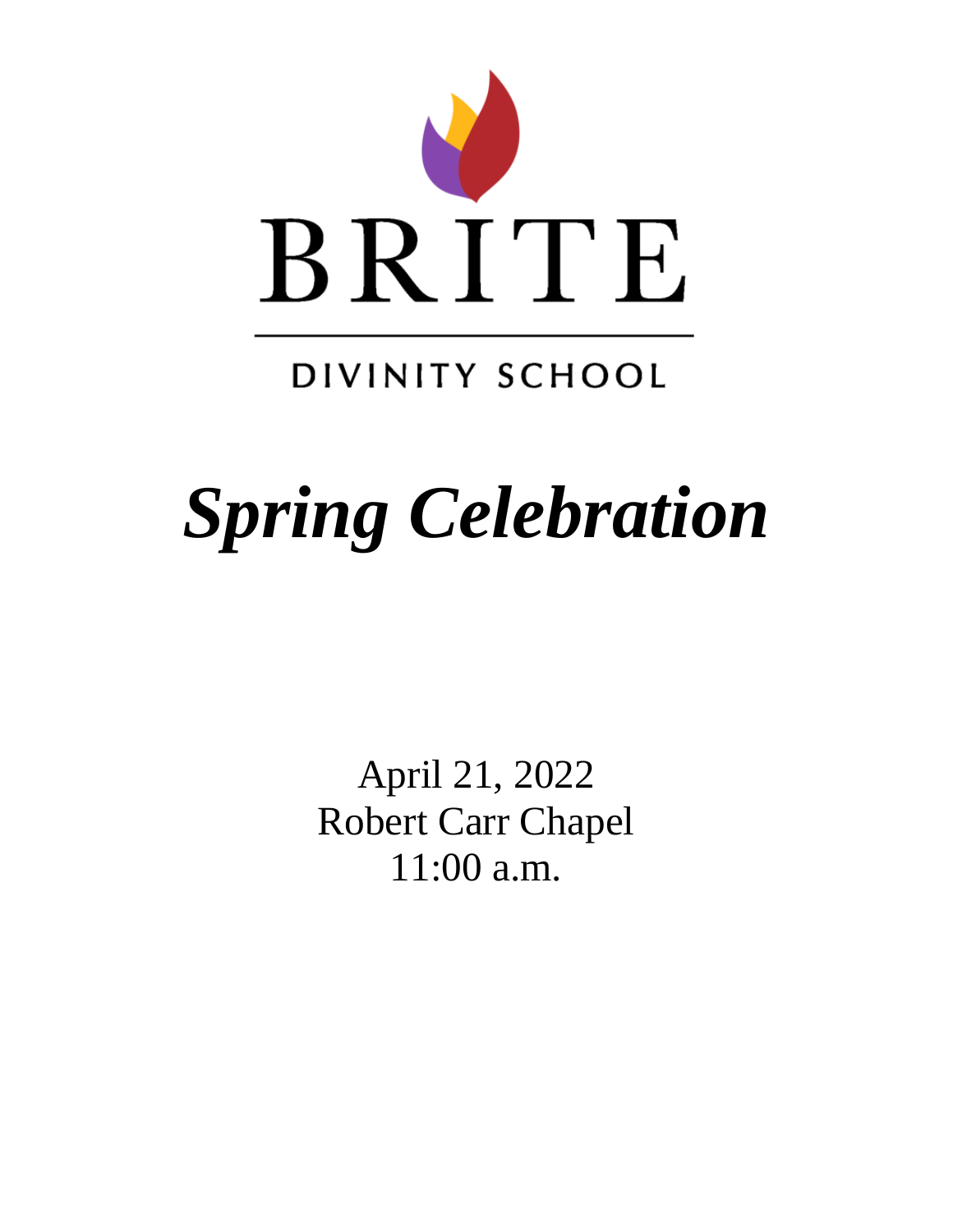## **BRITE SPRING CELEBRATION Thursday, April 21, 2022**

**WELCOME President D. Newell Williams**

#### **INVOCATION Erin Beall**

**President's TCU Staff Award for Outstanding Service**

## **FACULTY BOOK AWARDS Associate Dean Jeffrey Williams**

## **Biblical Interpretation**

- Dr. Ariel Feldman
	- *A Companion to Biblical Interpretation in Early Judaism,* Matthias Henze
	- Dr. Wil Gafney
		- *Holy Imagination: A Literary and Theological Introduction to the Whole Bible,* Judy Fentress-Williams
	- Dr. Francisco Lozada *Using Our Outside Voice: Public Biblical Interpretation,* Greg Carey
	- Dr. Shelly Matthews, presented by Dr. Wil Gafney *Towards an Asian American Biblical Hermeneutics: An Intersectional Anthology,* Gale A. Yee
	- Dr. Jeremy Williams *The Cross and the Lynching Tree,* James Cone

## **Theology and Ethics**

Dr. Charles Bellinger *Saved from Sacrifice: A Theology of the Cross,* Mark Heims Dr. Natalya Cherry

*Believing Into Christ*, Natalya Cherry

- Dr. Namsoon Kang *In Search of Radical Theology: Expositions, Explorations, Exhortations,* John Caputo Dr. Michael Miller
	- *After Whiteness: An Education in Belonging (Theological Education between the Times),* Willie James Jennings
- Dr. Oluwatomisin Oredein, presented by Dr. Jeremy Williams *The How: Notes on the Great Work of Meeting Yourself,* Yrsa Daley-Ward

## **History of Christianity Dean Michael Miller**

- Dr. James Duke, presented by Dr. Jeffrey Williams
- *The Oxford Illustrated History of Christianity,* John McManners, editor Dr. Timothy Lee
- *Introducing World Christianity,* Charles E. Farhadian, editor Dr. Newell Williams
	- *A Life of Alexander Campbell,* Douglas A. Foster

**RECOGNITIONS President Williams**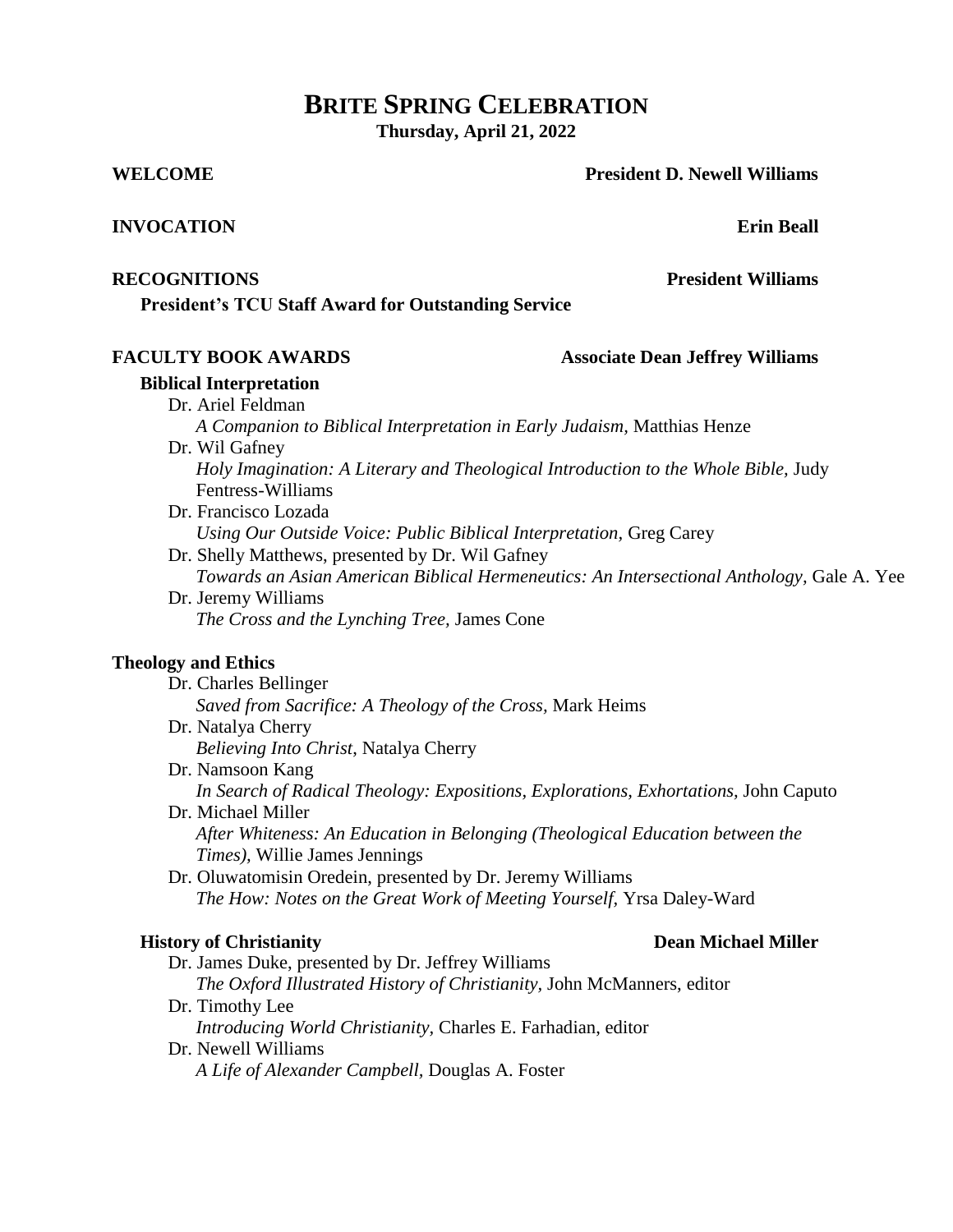#### **Practical Theology**

#### Dr. David Cho

*No Cure for Being Human: (And Other Truths I Need to Hear),* Kate Bowler

#### Dr. Russell Dalton

*From Lament to Advocacy: Black Religious Education and Public Ministry,* Anne Streaty Wimberly, Annie Lockhart-Gilroy, Nathaniel D. West, editors

#### Dr. Barbara McClure

*Soulful Spirituality: Becoming Alive and Deeply Human,* David G. Benner

#### Dr. Lance Pape

*Virus as a Summons to Faith,* Walter Bruggemann

#### Dr. Tim Robinson

*The Spirit of Soul Food: Race, Faith, and Food Justice,* Christopher Carter

#### Dr. Stephen Sprinkle

*Tired of Apologizing for a Church I Don't Belong To: Spirituality without Stereotypes, Religion without Ranting,* Lillian Daniel

*Intersectional Theology: An Introductory Guide,* Grace Ji-Sun Kim and Susan M. Shaw (agency based) *Callings: Twenty Centuries of Christian Wisdom on Vocation,* William C. Placher, editor

(parish based)

### **PROGRAM AWARDS President Williams**

#### **Black Church Studies**

Dr. Oluwatomisin Oredein, presented by Dr. Jeremy Williams

*This Here Flesh: Spirituality, Liberation, and the Stories That Make Us,* Cole Arthur Riley

### **Elaine V. Kellam Latino/a Student Award**

Dr. Francisco Lozada

This book award is given in honor of Elaine V. Kellam, a past chairperson of the Brite Divinity School Board of Trustees. The award is given to an outstanding student who holds promise for significant contributions to the Latina/o community. *Light in the Dark/Luz en lo Oscuro: Rewriting Identity, Spirituality, Reality (Latin America Otherwise),* Gloria Anzaldúa

#### **Jewish Studies**

Dr. Ariel Feldman

*The Literary Imagination in Jewish Antiquity,* Eva Mroczek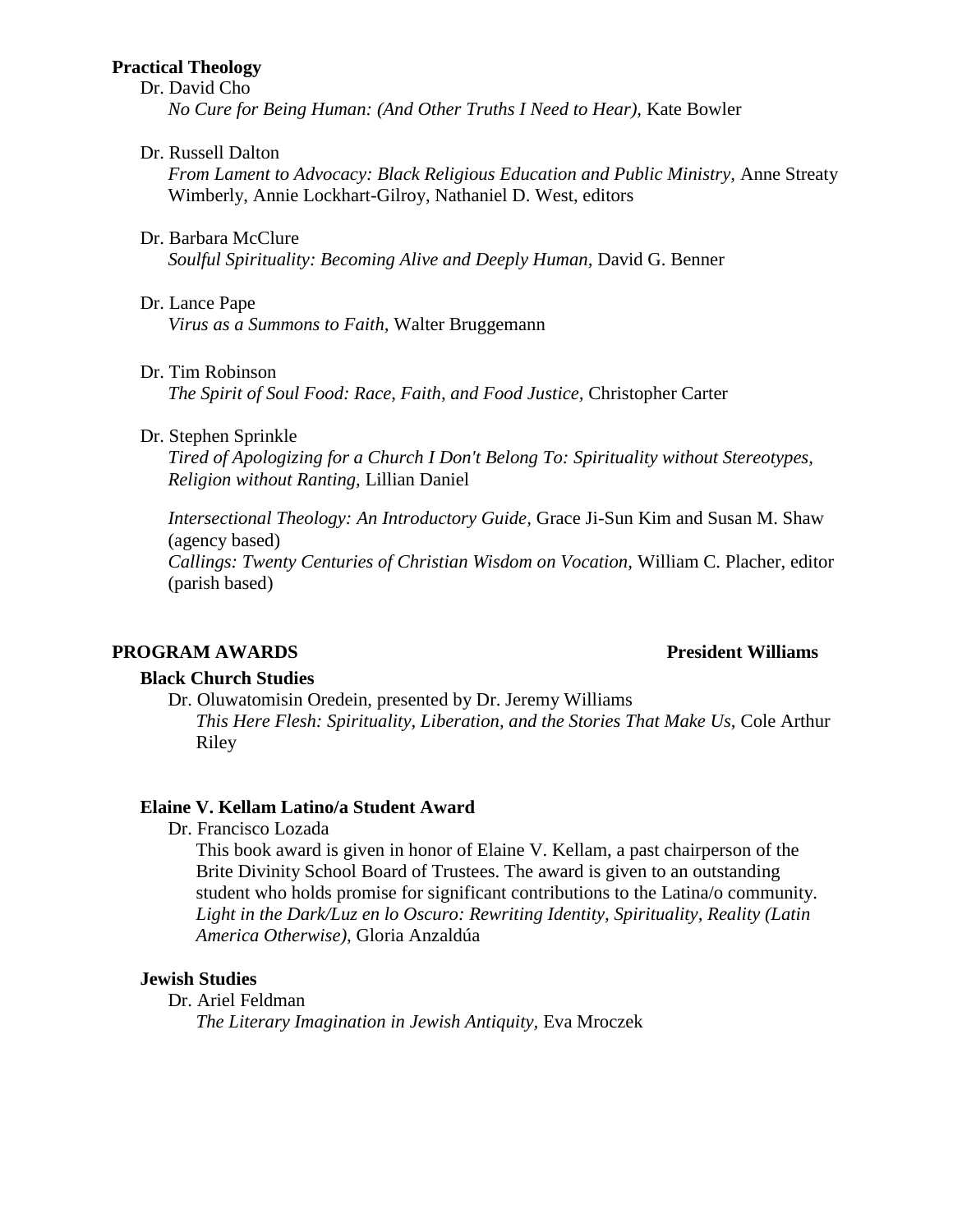#### **DENOMINATIONAL AWARDS** Associate Dean Williams

#### **Christian Church (Disciples of Christ) Studies**

Dr. Lance Pape and Dr. Stephen Sprinkle

*Student Pastoral Ministry Award* **–** Established in 2002, first consideration is given to a woman who is a member of the Christian Church (Disciples of Christ) and who is engaged in student ministry.

*Barbara and Curtis L. Keith, Jr. Award* **–** Established in 2008, the recipient of this award will be a Disciples of Christ student who, while serving as a student minister with a congregation of the Christian Church (Disciples of Christ), excels in evangelism and church revitalization.

*The Hackley/Salmon Student Award for Excellence in Pastoral Ministry in a Rural or Small Church Setting* **–** Established in 2013, the award shall be given to a Christian Church (Disciples of Christ) student who has done outstanding work in pastoral ministry in a rural or small church setting during the current academic year.

Book Award *The People's New Testament Commentary,* M. Eugene Boring and Fred B. Craddock

#### **Baptist Studies**

Dr. Michael Miller

*William L. and Lois Hendricks Baptist Studies Program Award* – Established in 1997 by Dr. and Mrs. Hendricks, this award is a cash gift given to a Baptist student at Brite Divinity School who exemplifies scholarship, service and promise in ministry. Dr. Hendricks, a respected teacher and theologian, served as Director of Baptist Studies and Lecturer in Theology at Brite.

#### **Stone-Campbell Movement Promising Scholar Award**

President Williams

Established in 2010, an outstanding Disciples student is awarded a one-year subscription to the *Stone-Campbell Journal*.

#### **Ecumenical Award Dean Miller**

Dr. Jeffrey Williams and Dr. Michael Miller

*Baxter F. and W. Dell Thomas Excellence Award for Christian Ministry* **–** Established in 1997, this ecumenical award is given annually to a deserving student who meets designated criteria and does not qualify for awards from the Christian Church (Disciples of Christ), the United Methodist Church, or the Baptist Church.

#### **Episcopal Studies**

Dr. Jeffrey Williams

*Bishops Ted Gulick and Wallace Ohl Award for Pastoral Leadership* – Established in 2013, the award is presented to an Episcopal student preparing for pastoral ministry as a Priest (or Deacon) that demonstrates promise for pastoral leadership. The award was established through the generosity of Fr. J. Fred and Judith Barber.

Book Award *Twentieth Century Theologians: Explorations in a Global Tradition (The Great Theologians),* Stephen Burns, Bryan Cones, and James Tengatenga, editors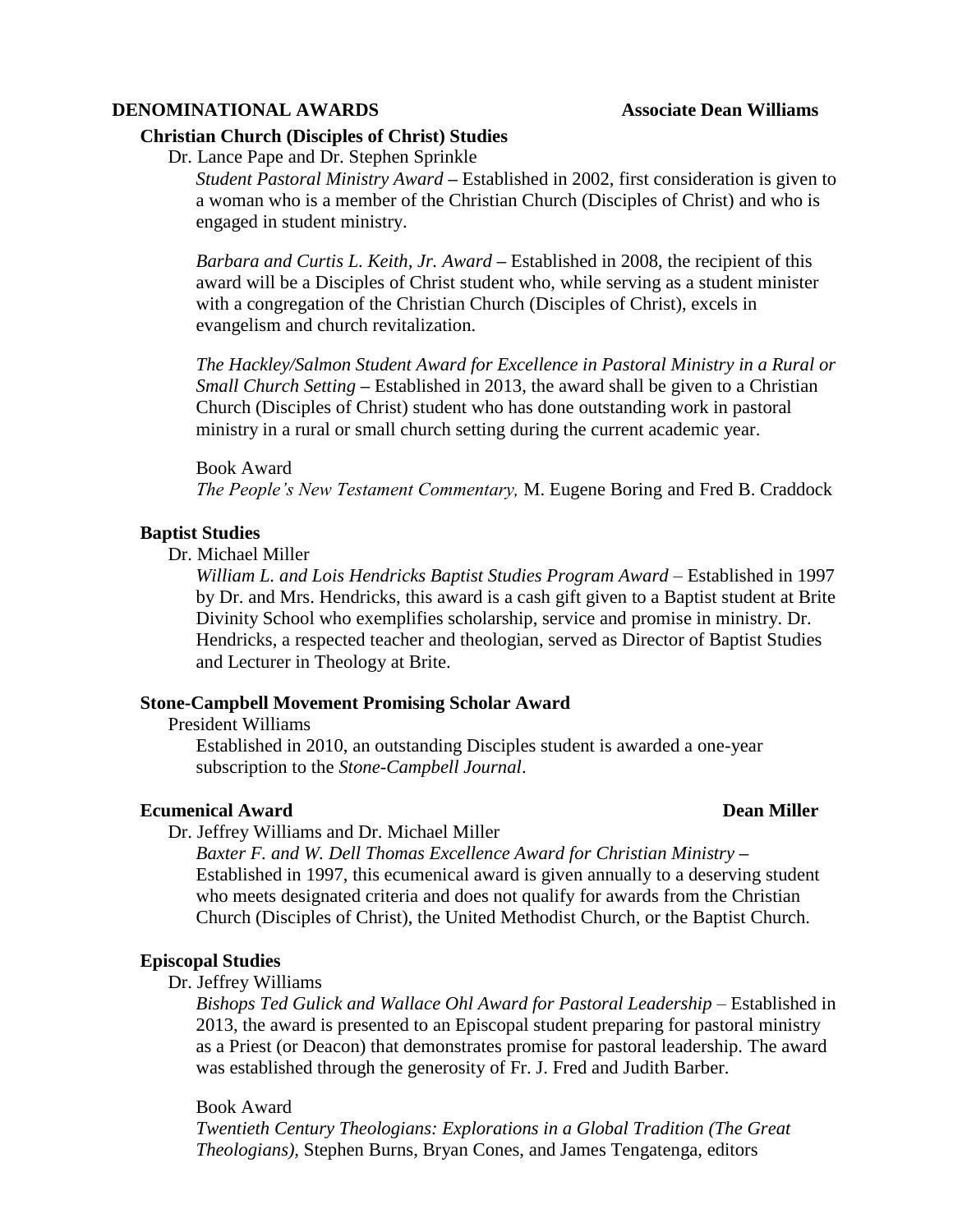#### **Presbyterian Studies**

Dr. Warner Bailey *Aliens in Your Native Land, 1 Peter and the Formation of Christian Identity,* Warner Bailey

#### **United Methodist Studies**

Dr. Natalya Cherry and Dr. James Sanders

*Gilbert L. Ferrell United Methodist Studies Award* **–** This cash award is given to an outstanding Methodist student based upon academic achievement, service to the church, and commitment to social justice. Gilbert Ferrell served the Brite community in United Methodist Studies for nearly twenty-eight years.

Book Award *Stuff That Needs to Be Said,* John Pavlovitz

#### **FIELD AWARDS President Williams**

#### **Andrew D. Lester Memorial Student Award**

Dr. Barbara McClure

Established by family and friends, the Andrew D. Lester Memorial Student Award is given annually to a gifted PhD student who shows outstanding promise in the discipline of Pastoral Care and Pastoral Theology. Dr. Lester was a leading figure in the discipline of pastoral theology and Professor Emeritus of Pastoral Theology and Pastoral Counseling at Brite, having joined the faculty in 1991.

#### **Preaching**

#### Dr. Lance Pape

*Barrett T. Moore Preaching Award* – Established by Ron Moore in memory of Barrett T. Moore and in appreciation of his ministry. The award is given annually to an outstanding student in homiletics.

#### The Walker Committee

*Granville T. and Erline Walker Ministerial Scholarships* – The Walker Ministerial Scholarship Foundation recognizes the contributions to the Christian ministry of Dr. Granville Walker and his wife Erline. The purpose of the foundation, begun with a gift from a couple who deeply appreciated the preaching of Dr. Walker, is to assist in the training of superior preachers. Scholarships are awarded to students from Brite and other Disciples of Christ related theological schools who demonstrate exceptional promise in preaching.

#### **Religious Education**

#### Dr. Russell Dalton

*Peggy and Richard Ziglar Student Award for Excellence in Christian Education –* Brite Alumna/us, Revs. Peggy and Richard Ziglar established the award in 2012. This is an annually gifted student award to help and affirm students who show promise in the field of Christian Education.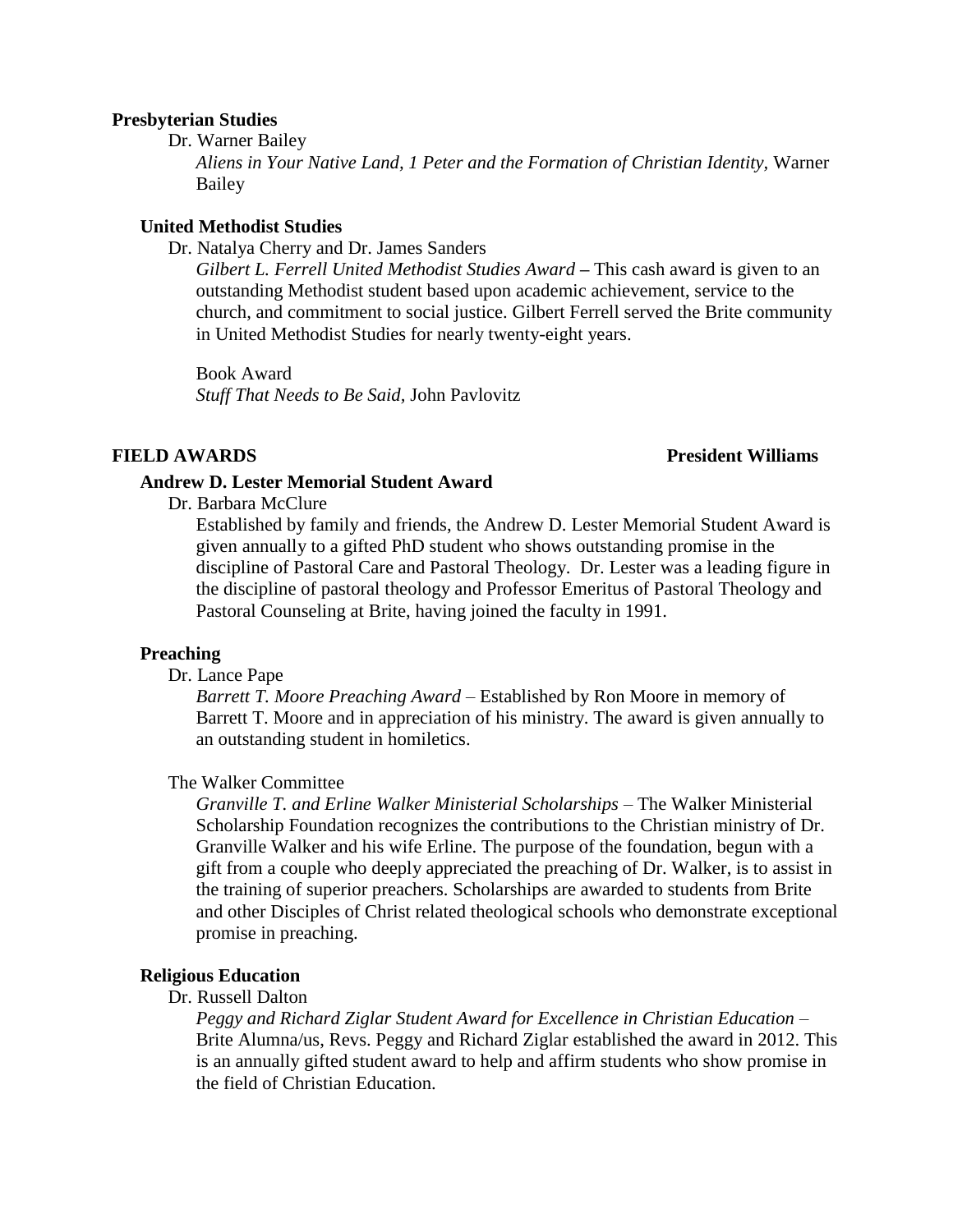#### **Roy Melugin Student Award**

Dr. Michael Miller and Dr. Jeffrey Williams

Established in 2009, this award is presented to a student who, in the spirit of Dr. Roy Melugin, exhibits and demonstrates love of neighbor.

#### **FACULTY AWARDS Dean Miller**

### **Louise Clark Brittan Endowed Memorial Faculty Excellence Award Ashley Newlin, BSA** This award was established in 1997 by Mr. and Mrs. Charles L. Brittan honoring the memory of his mother, Louise Clark Brittan. Louise was a graduate of AddRan College. She highly valued formal education and worked tirelessly so that her children could complete degrees. This fund benefits Brite faculty. Recipients are chosen each year by the student body.

#### **Catherine Saylor Hill Endowed Faculty Excellence Award Dean Miller**

This award was established in 1998 by James Calvin Hill in honor of his mother, Catherine Saylor Hill. It is funded by the James Calvin Hill Brite Divinity School Foundation. Recipients are chosen each year by the faculty.

#### **RECOGNITION OF GRADUATES Monica Bradley**

**\*HYMN** *Let All Things Now Living* **Chalice Hymnal #717** DeShay Jackson, Piano

| Let all things now living                    | By law God enforces.                       |
|----------------------------------------------|--------------------------------------------|
| A song of thanksgiving                       | The stars in their courses,                |
| To God our Creator triumphantly raise;       | The sun in its orbit obediently shine;     |
| Who fashioned and made us,                   | The hills and the mountains,               |
| Protected and stayed us,                     | The rivers and fountains,                  |
| By guiding us on to the end of our days.     | The depths of the ocean proclaim God       |
| God's banners are o'er us,                   | divine.                                    |
| Pure light goes before us,                   | We, too, should be voicing                 |
| A pillar of fire shining forth in the night: | Our love and rejoicing                     |
| Till shadows have vanished,                  | With glad adoration, a song let us raise:  |
| All fearfulness banished,                    | Till all things now living                 |
| As forward we travel from light into Light.  | Unite in thanksgiving,                     |
|                                              | To God in the highest, hosanna and praise. |
| <b>DISMISSAL</b>                             |                                            |

#### **President Williams**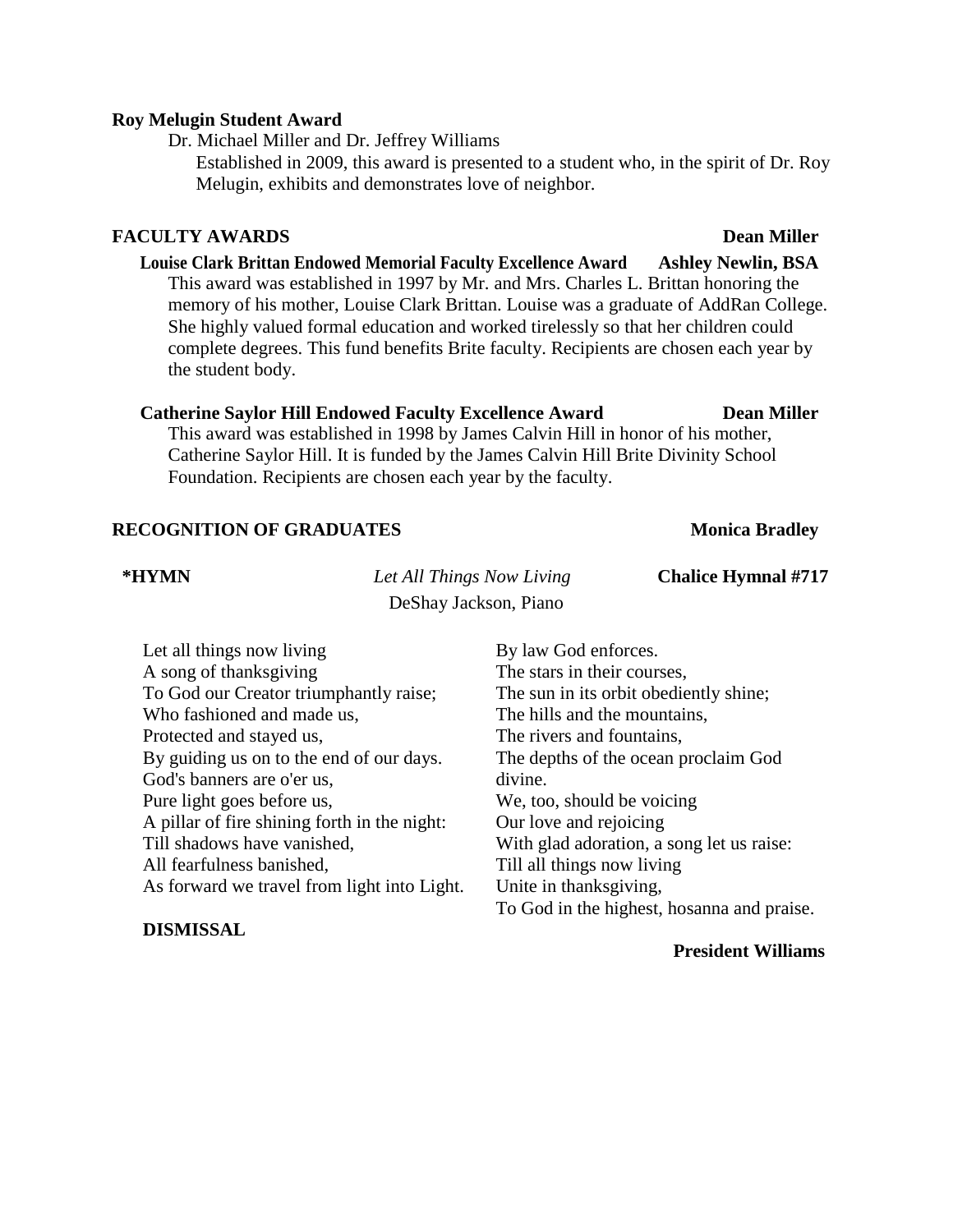## **August 2021 Graduates**

**Certificate of Theological Studies** Lee Newberry Jones

**Master of Arts in Theology and Ministry** Torey Bernard Franklin

**Master Of Divinity** Grant Dooley

**Doctor Of Ministry** Janet Waggoner

## **December 2021 Graduates**

**Master of Divinity** Jonathan Pangelinan Cabrera William Deshay Cortez Jackson Margarito Ramirez Valleri Jean Sewell

**Master of Theological Studies** Stacie Dawn Donaldson

**Master of Theology** Charles Sone Ngabe

## **May 2022 Graduates**

**Certificate of Theological Studies** Donald Lee Brown

**Master of Arts in Theology and Ministry** Chelsea Nicole Jones

**Master of Divinity** Allison Marie Bright Taylor Ann Condre Jeffry Paul Faircloth Addison Lynn Gardner Vance Halfaker Jody Keith Hoover Katherine Elizabeth Kammerdiener Lori King-Nelson Shane Andrew Mullin Shelby Dean Nowland Emily Suzanne Sheppard Rebekah Elizabeth Stutheit Mayme Yvonne Taylor John Rudolph Villamor Patricia Anna Warner Michael Mason Wagner Debra Welch

**Master of Theological Studies** Jason Manriquez Tyler Sterling Miriam Ann Zimmerman

**Master of Theology**  Sylvia Marie Artiles

**Doctor of Philosophy**  Jennifer Bluestein Christina Lynn Bryant